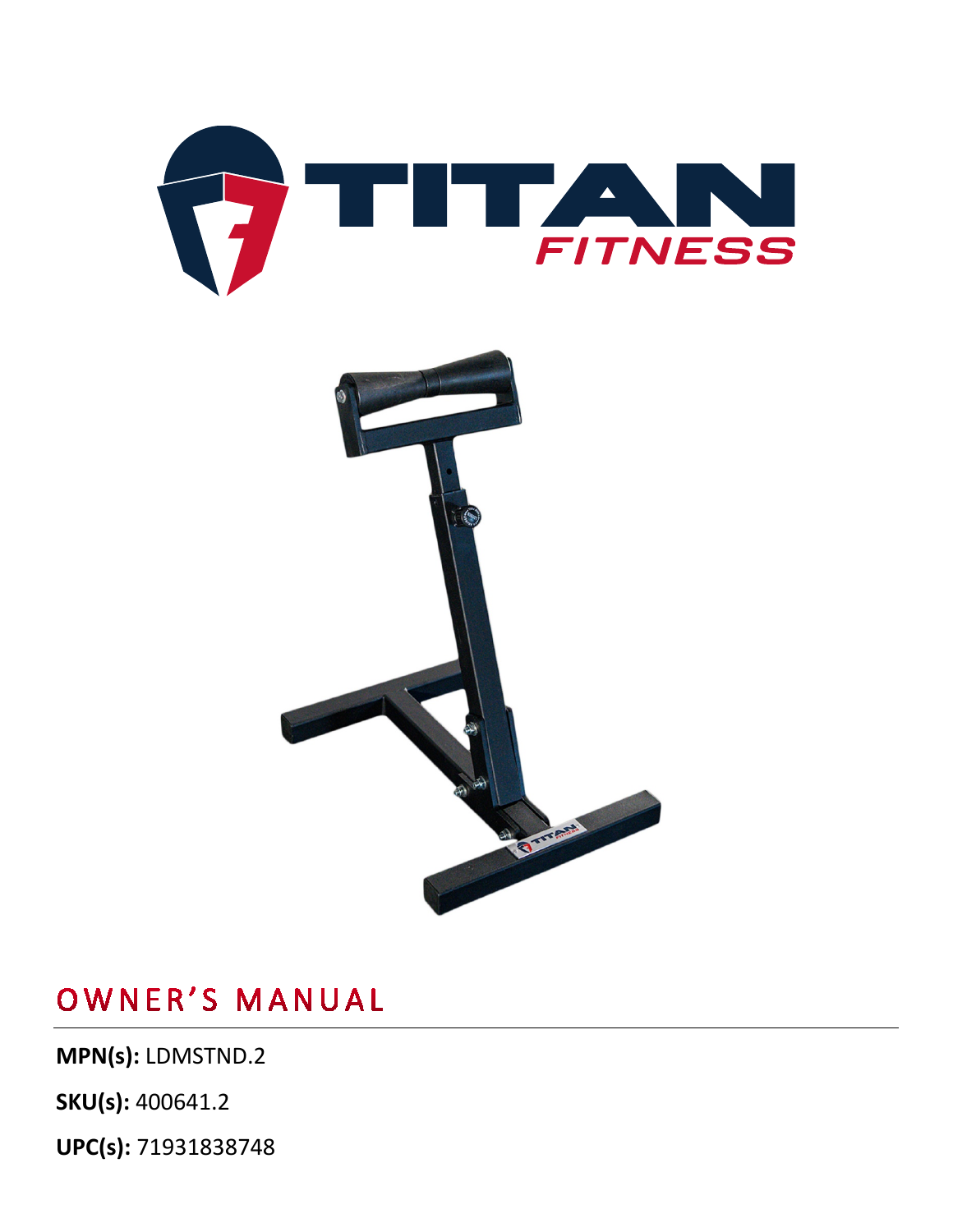PARTS DIAGRAM / EXPLODED VIEW



| <b>KEY</b> | <b>DESCRIPTION</b>   | <b>QTY</b> | <b>KEY</b> | <b>DESCRIPTION</b>       | <b>QTY</b> |
|------------|----------------------|------------|------------|--------------------------|------------|
| (1)        | <b>BASE FRAME</b>    | 1          | (8)        | <b>NYLON SHAFT</b>       |            |
| (2)        | <b>FIXING FRAME</b>  | 2          | (9)        | <b>STEEL SHAFT</b>       |            |
| (3)        | <b>ADJUST TUBE</b>   | 1          | (10)       | <b>NYLON CONE COLUMN</b> | 2          |
| (4)        | <b>SUPPORT FRAME</b> | 1          | (11)       | SCREW M12*30MM           | 2          |
| (5)        | M12*90MM SCREW       | 4          | (12)       | <b>WASHER</b>            | 2          |
| (6)        | <b>WASHER</b>        | 4          | (13)       | <b>FIXING SCREW</b>      |            |
| (7)        | <b>NUTS</b>          | 4          |            |                          |            |